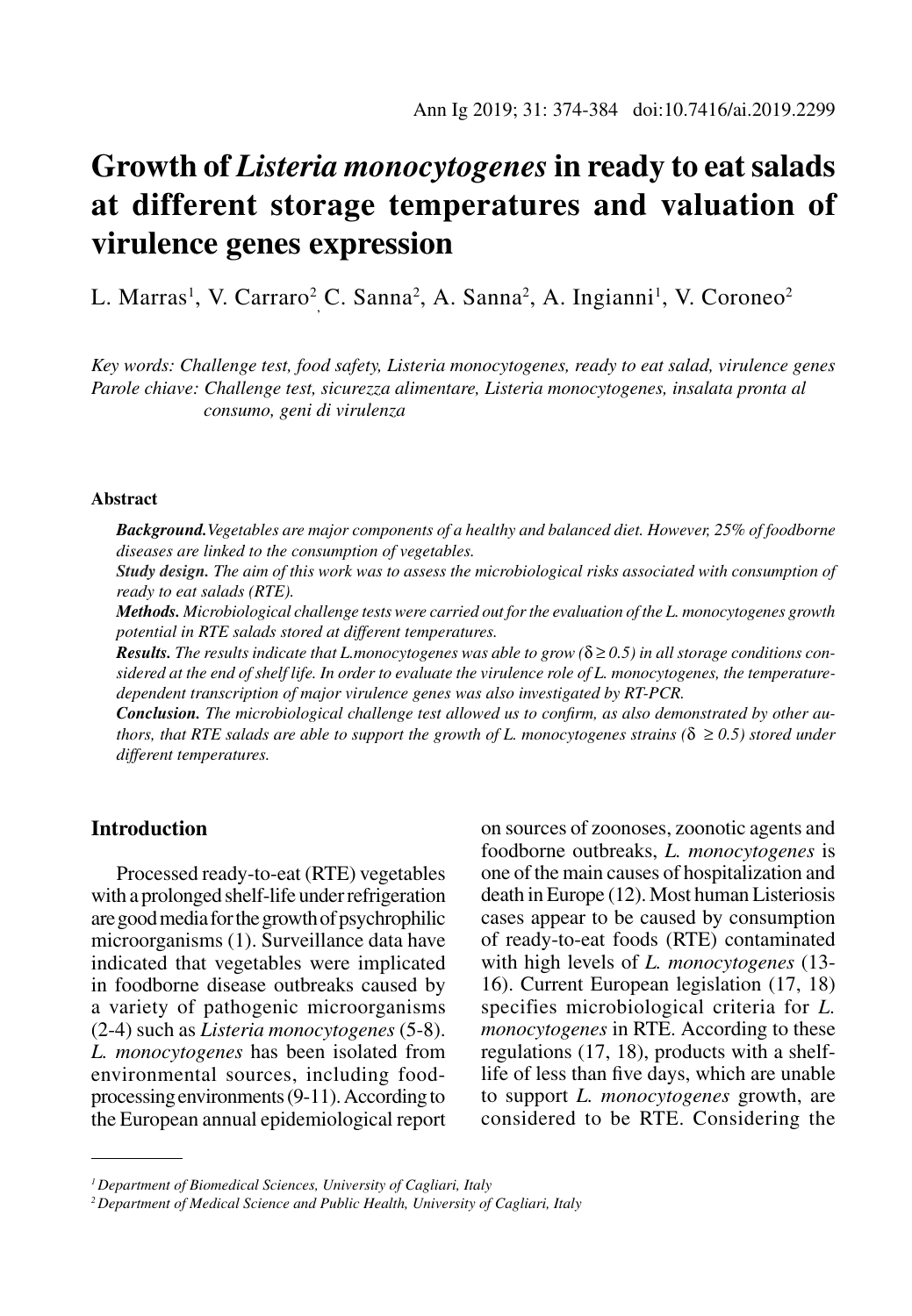current wide distribution and consumption of RTE foods, producers should carry out challenge tests as defined by EC Reg. n. 2073/2005 (17), to establish the ability of individual foods to support the growth of *L. monocytogenes*. Previous studies have reported low prevalence and counts of *L. monocytogenes* in RTE vegetables (5, 6, 8) however, concentrations as high as  $10<sup>6</sup>$ CFU/g may be reached depending on storage conditions (19-21). *L. monocytogenes* infection is probably associated with the ingestion of high concentrations of this pathogen in healthy individuals (> 8 log CFU) or low concentrations in susceptible individuals (2-3 log CFU) (22-24). More information about the growth potential  $(δ)$ of RTE vegetables could be very useful for identifying the critical storage conditions required to prevent pathogen growth to unacceptable levels in these products.

The infectious process is dependent on the production of several virulence factors. These include the hemolysin (hlyA, listeriolysin O) necessary for poreforming, two distinct phospholipase (plcA, plcB) proteins involved in intracellular life, such as those responsible for escaping from phagosome. Moreover, they also include a protein responsible for motility (actA), and several internalin (inlA, inlB) proteins necessary for the adhesion and invasion of eukaryotic cells (14, 25, 26). Nevertheless, it is assumed that virulence is not a stable property and can be influenced by environmental conditions (temperature, water activity, pH, NaCl) (27). Many environmental factors may increase or decrease the virulence expression of *L. monocytogenes* (28, 29). Nearly all cases of human listeriosis have been associated with the consumption of contaminated food, and, therefore, the investigation of the virulence of *L. monocytogenes* after exposure to environmental conditions in food matrices is critical in order to understand and control its impact on public health (30, 31). The

foodborne pathogen *L. monocytogenes* can grow in a wide range of temperatures, and several key virulence determinants of the organism are expressed at 37°C, but strongly repressed below  $30^{\circ}$ C (32). The aim of this work was to assess the microbiological risks associated with the consumption of RTE salads. Microbiological challenge tests were carried out for the evaluation of the *L. monocytogenes* growth potential in RTE salads stored at different temperatures. The virulence expression of major *L. monocytogenes* virulence genes (*inlA, inlB, hlyA, actA, plcA, plcB*) at different temperatures was also investigated.

## **Methods**

#### *1. Salad composition*

The sample of ready-to-eat salads only contained fresh mixed vegetables (radicchio 25%, endive 50%, chicory 25%) packaged in plastic food containers.

#### *2. Challenge tests*

The study was conducted on 180 prepackaged mixed raw vegetables collected from local retail shops in Sardinia. Samples were randomly selected from three different batches (60 from each batch). The RTE vegetable samples were packed in flexible packaging and transported to the laboratory and stored at  $4 \pm 2$  °C until the experiment was performed. Experimental samples (Es) were defined as the RTE vegetable samples artificially contaminated with *L. monocytogenes*.

Control samples (BS) were defined as the non-inoculated units and used to evaluate the natural presence of *L. monocytogenes* in RTE vegetable samples from the batches used in our experiment . During the work, the testing times (t) were defined as  $t_0$ , which was 6 h after inoculation, and  $t_1$ ,  $t_2$ ,  $t_3$ ,  $t_4$  which were, respectively, the analysis points every 2 d for a total of 8 d after inoculation.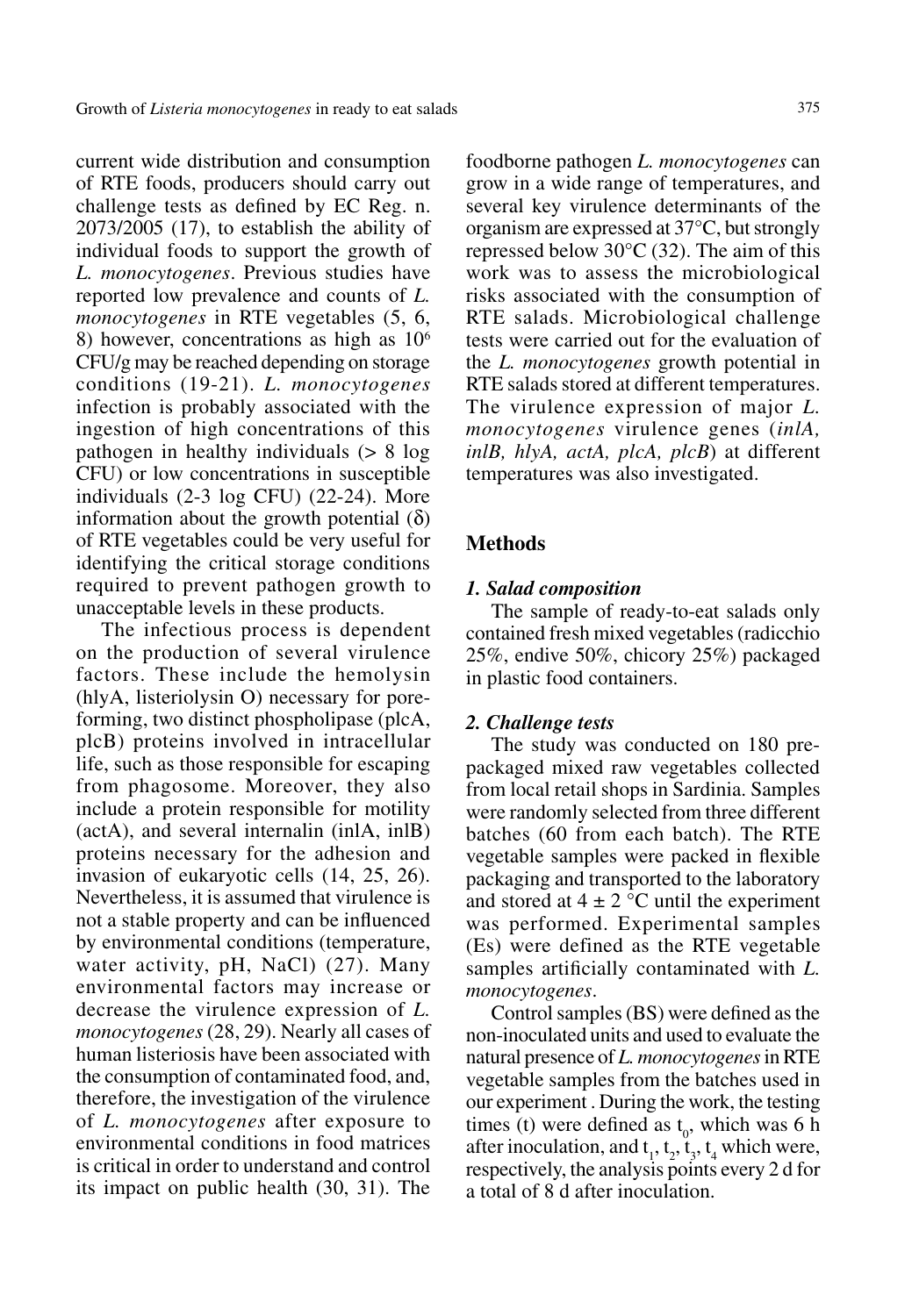# *2.1 Artificial inoculation and experimental design*

The study was performed according to the Technical Guidance Document prepared by the EU Community Reference Laboratory (CRL) for *L. monocytogenes*  (33). A mixture of three *L. monocytogenes* strains was used to challenge raw vegetable units. The inoculum was composed of *L. monocytogenes* reference strain ATCC 35152 obtained from the American Type Culture Collection and two wild type strains previously isolated from the ready-to-eat vegetable samples.

All the strains were stored at -80 °C in Brain Heart Infusion (BHI) broth (Oxoid, Basingstoke, UK) with glycerol (15%, v/v). Separate trials were conducted to determine the growth conditions necessary to standardize the level of inoculum to approximately 10-100 CFU/g. Cultures were then adapted at refrigeration temperature by storing at  $4^{\circ}C \pm 2^{\circ}C$  for ten days. Prior to starting the experiment, a bead of each strain was surface plated onto a Petri dish with Trypticase Soy Agar (TSA, Microbiol, Italy) and incubated at 37°C for 24 h. Then, a loopful of one isolated cell was transferred aseptically into 10 mL of BHI and incubated at 37°C overnight. To determine the initial concentration of each working cocktail, a suspension of 0.5 McFarland (McF), approximately 1.5x108 CFU/mL, was prepared. Each working cocktail was diluted and mixed to obtain a "Challenge Working Culture" (CWC) of the three *L. monocytogenes* strains, approximately 2 log10 /mL at the stationary phase. Colony counts were confirmed by plate count on TSA. Samples of 10g raw vegetables were inoculated with 100 μL of CWC containing 2 log10 CFU/ml of *L. monocytogenes*, homogenized suspension with stomacher.

Subsequently, 180 inoculated samples were stored at four different temperatures, 4°C ,8°C, 25°C and 37°C. The challenge was carried out in independent trials for each batch (A, B and C) performed one week apart. *L. monocytogenes* enumeration was conducted according to International Standard methods UNI EN ISO 11290–2:2005. For the *L. monocytogenes* enumeration, the samples were subjected to a 1:10 dilution in Fraser Broth base (Microbiol Diagnostici, Uta, Cagliari, Italy) and maintained at  $20 \pm 2$  °C for 1 h  $\pm$  5 min. A 1 mL aliquot from initial suspension was directly streaked on three ALOA (Agar Listeria Ottaviani&Agosti) and incubated at 37 °C for 24 and 48 h. After the incubation period, samples were taken using the typical colony count. For each time point, the results of the samples analyzed were aggregated and reported as the median concentration of microorganisms expressed in log10 CFU/g.

# *2.2 Culture procedures*

Before carrying out the microbial challenge test, the absence of the microorganism target in the product was verified according to UNI EN ISO 11290-1:2005 standard methods.

Twenty-five grams of RTE salad samples were suspended in 225 mL of Half Fraser Broth (Microbiol Diagnostici, Uta, Cagliari, Italy), homogenized by Stomacher for 30 s and then incubated at  $30 \pm 1$  °C for  $24 \pm 2$ h (primary enrichment). After incubation, 0.1 mL of the primary enrichment was transferred into a 10 mL tube containing Fraser broth (Microbiol Diagnostici, Uta, Cagliari, Italy) and incubated at  $37 \pm 1$  $\mathrm{^{\circ}C}$  for 48  $\pm$  2 h (secondary enrichment). After incubation, and, at the same time, the primary enrichment was streaked onto Agar Listeria Ottaviani Agosti (ALOA, Microbiol Diagnostici, Uta, Cagliari, Italy), and PALCAM agar (Polymyxin- Acriflavine-Lithium- Chloride- Ceftazidime- Aesculine Mannitol, Microbiol Diagnostici, Uta Cagliari, Italy) plates which were then incubated at 37 °C. After incubation, the secondary enrichment was streaked onto ALOA (Microbiol Diagnostici, Uta, Cagliari, Italy) and PALCAM agar (Microbiol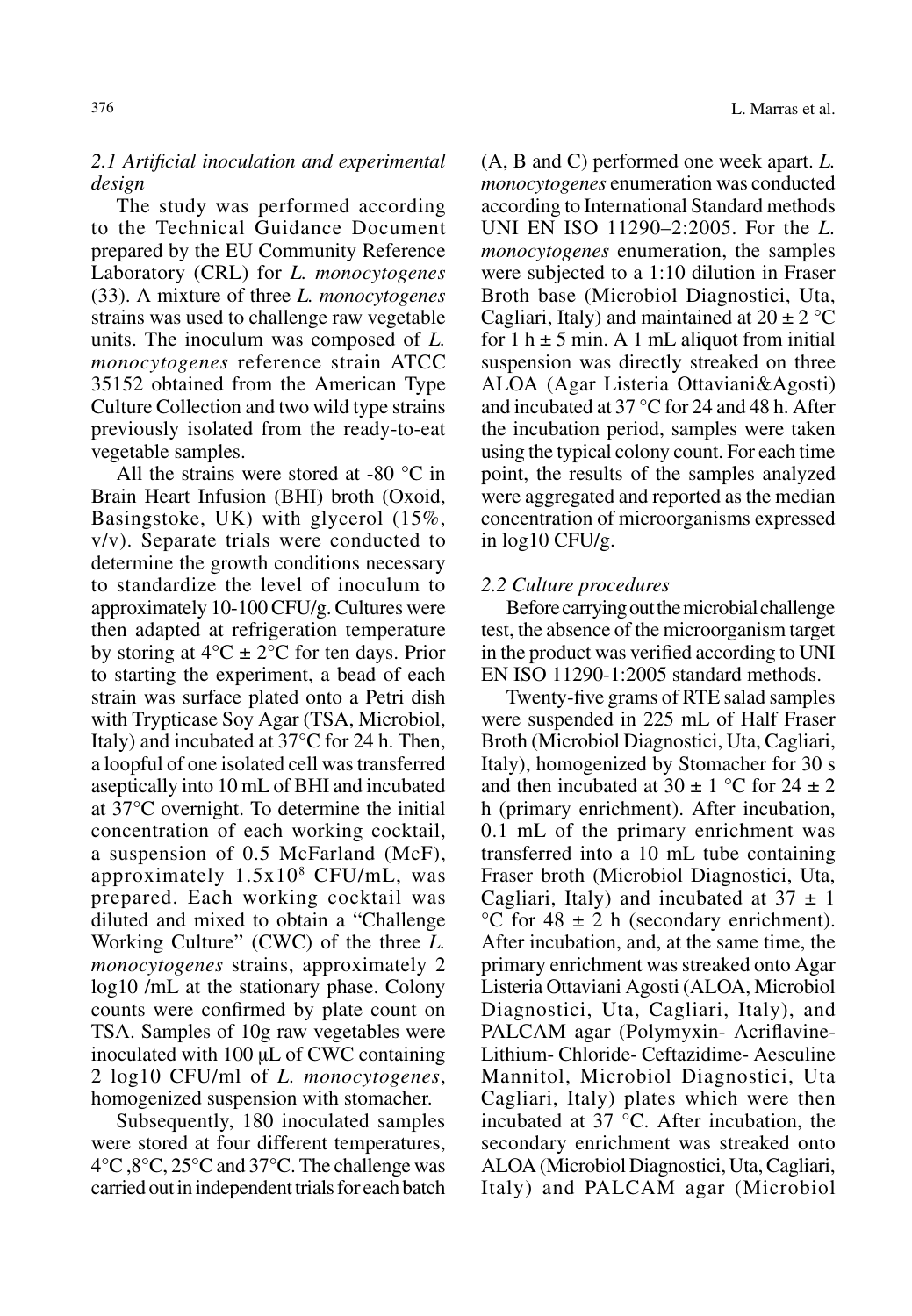Diagnostici, Uta, Cagliari, Italy) plates and incubated, respectively, at 37 °C. Typical colonies, isolated from the ALOA and PALCAM agar, were cultured on Tryptone Soy Yeast Extract Agar (TSYEA, Microbiol Diagnostici, Uta, Cagliari, Italy) and incubated at 37 °C for 24 h. These were then subjected to the following tests for biochemical identification: Gram staining, determination of catalase activity (catalase test, Microbiol Diagnostici, Uta, Cagliari, Italy), hemolytic activity and Camp tests on sheep blood agar (Microbiol Diagnostici, Uta, Cagliari, Italy). The isolated strains were identified using the API Listeria system (bioMérieux, Marcy-l´Etoile, France). Reference strain *L. monocytogenes* ATCC 35152 was used in all biochemical reactions.

## *3. Intrinsic properties*

For each sample, the pH and the water activity were determined using pHmetro Eutech Instruments pH 510 (Thermo Fisher Scientific, Waltham, Massachusetts, USA) and AquaLab4TE (Decagon, Pullman, WA, USA), respectively.

#### *4. Growth potential*

Growth potential  $(\delta)$  was calculated as the difference between the median of log 10 CFU/g at  $T_4$  and the median of log 10 CFU/g at  $T_0$  (34). An independent growth potential was calculated for each trial, therefore, 5 data points were assessed for each trial.

## *5. Molecular analysis*

Evaluation of the gene expression of *L. monocytogenes* strains used during the experimental challenge test was carried out by RT-PCR (StepOne Real-Time PCR System, Applied Biosystems Waltham, Massachussetts, USA). Total RNA was extracted from cultures of *L. monocytogenes* in stationary phase cells incubated at different temperatures (4°C, 8°C, 25°C, 37° C) using the PureLink RNA Mini Kit (Life Technologies, Carlsbad, CA, USA) system, according to the manufacturer's instructions. The samples were centrifuged at 5000 g for 5 minutes at 4  $\degree$  C. Subsequently, the pellet was suspended in 100 µL of lysozyme solution (Tris HCl 10 mM pH 8.0, EDTA 0.1 mM, lisozyme) and  $0.5 \mu L$  Sodium Dodecyl Sulfate (SDS 10%). After 5 minutes of incubation at room temperature 350 µL of lysis buffer with 2-mercaptoethanol were added. The samples were homogenized by centrifugation at 12000 g for two minutes at room temperature. To each sample 250 µL of 100% ethanol were added and, after centrifuging at 12000 g for 15 seconds treatment with DNase (TURBO DNase Applied Biosystems, Waltham, Massachussetts, USA) was carried out to eliminate genomic DNA from the samples. Subsequently, 700 µL of wash buffer (containing guanidine isothiocyanate) and 500 µL of a second wash buffer (added with ethanol 96-100%) were added. The reverse transcription of mRNA into cDNA was carried out using a SuperScript cDNA synthesis VILO kit (Invitrogen, Carlsbad, CA, USA): 4 µL of 5X VILO Reaction Mix, 2 µL of 10X SuperScript Enzyme Mix and 14 µL of RNA for a single reaction, in accordance with the manufacturer's instructions. The cDNA was quantified by spectrophotometric (Smart Spec Plus BioRad, Hercules, CA,USA) reading and purity was estimated using  $A_{260}/A_{280}$ . Each sample was then diluted in order to normalize the value to 50 ng/ µL. The following genes were taken into consideration: *hlya,* coding for listeriolysin; *actA*, coding for actin; *inlA* and i*nlB,* which code for two types of internalin; *plcA* and *plcB,* which encode for two phospholipases and *16S rRNA* was used as the housekeeping gene for its stability of expression (27). For the *hlyA, actA, inlA, inlB*, *plcA* and *plcB* genes, primers were designed using Primer Express 3.0 Applied Biosystem and produced by Invitrogen Live technologies (Table 1). They were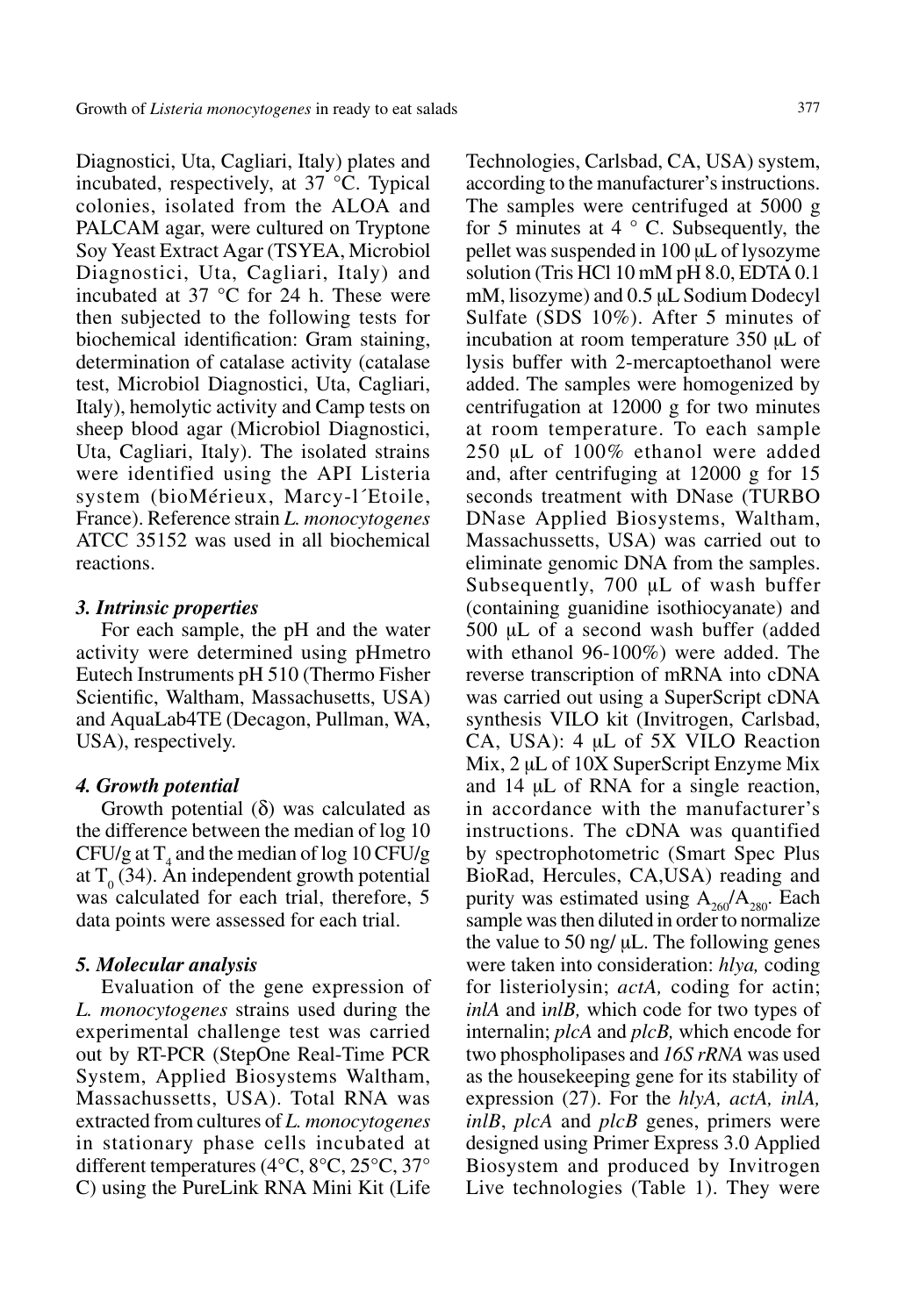| CACTGCATCTCGTGGTATACTAA<br>IGGTTAAATTCGCAAGTGAGC<br>CGAATGAGCTCGTTCTGAT<br>ACATAGCCTTGTTTGGTCGG<br>Reverse primer 5'-3'<br>ATCCGGACAACGCTTGC<br><b>GCCAATTTCTAACCTGAAAA</b><br>AAGCACGATTCATGGGAG<br><b>ICGGACTTTCCACCACTACC</b><br><b>IGCAAGTCCTAAGACGCCA</b><br><b>TAGCTAGTTGGTAGGT</b><br>Forward primer 5'-3'<br><b>ANA</b><br><b>ANA</b><br>hlyA<br>bene<br>actA<br>$\mathbb{A}$<br>inlB |                      |                      |                                  |
|-----------------------------------------------------------------------------------------------------------------------------------------------------------------------------------------------------------------------------------------------------------------------------------------------------------------------------------------------------------------------------------------------|----------------------|----------------------|----------------------------------|
|                                                                                                                                                                                                                                                                                                                                                                                               |                      | Amplicon size<br>eq) | Reference                        |
|                                                                                                                                                                                                                                                                                                                                                                                               |                      |                      |                                  |
|                                                                                                                                                                                                                                                                                                                                                                                               |                      |                      | This study (GenBank: DQ812517.1) |
|                                                                                                                                                                                                                                                                                                                                                                                               |                      |                      | This study (GenBank: D88258.1)   |
|                                                                                                                                                                                                                                                                                                                                                                                               |                      |                      | This study (GenBank: EF558944.1  |
|                                                                                                                                                                                                                                                                                                                                                                                               |                      |                      | This study (GenBank:KR232386.1)  |
| CCCCGACATTTTAATGT<br>plcA                                                                                                                                                                                                                                                                                                                                                                     | CGAGCAAAACAGCAACGATA |                      | This study (GenBank: JF712529.1) |
| <b>IGCTACCATGTTCCGTTG</b><br>CGCCAATAA<br>CAACCTATGCA<br>plcB                                                                                                                                                                                                                                                                                                                                 |                      |                      | This study(GenBank: JF712529.1)  |

subsequently amplified by Real Time-PCR, with SYBR Green being used for molecular intercalation. Amplification for each gene was carried out in a final volume of 20  $\mu$ L including Power SYBR Green PCR Master Mix (Applied Biosystem life technologies), the template cDNA ( $\approx$  350ng) and primers were used at a concentration of 25  $\mu$ M. The thermal cycling conditions for the PCR were as follows: 1 cycle at 95 °C for 10 min, 40 cycles of amplification at 95 °C for 15 s and annealing at 60 °C for 1 min. A melting-curve analysis between 55 °C and 95 °C was also performed after each PCR to check the specificity of the amplification product. Gene expression at  $37^{\circ}$ C (RQ = 1) was used as a reference for the quantitative relative analysis (RQ). The experimental design was repeated three times.

## *6. Statistical analysis*

All tests to assess *L. monocytogenes* growth were run in triplicate and averaged Means (x), and standard deviations (SD) were calculated for tree replicates within the experiments. Analyses were done using Microsoft Excel XP 2010. The confidence interval of pH and  $a_w$  is calculated as

$$
\mu = \overline{x} \pm t_{0.05,n} SE(\overline{x}) = \overline{x} \pm t_{0.05,n} \sqrt{s^2/n}
$$

where  $n= 3$  is the number of replicates. Analysis of variance one-way ANOVA (using Microsoft Excel XP 2010) was used to evaluate the statistical significance of difference in gene expression. Differences of *P* <0.05 were considered to be significant.

# **Results and discussion**

## *1. Challenge tests*

The microbiological challenge test was performed on RTE salads in order to assess the behavior of artificially inoculated *L. monocytogenes*. The experiments were

 $\overline{1}$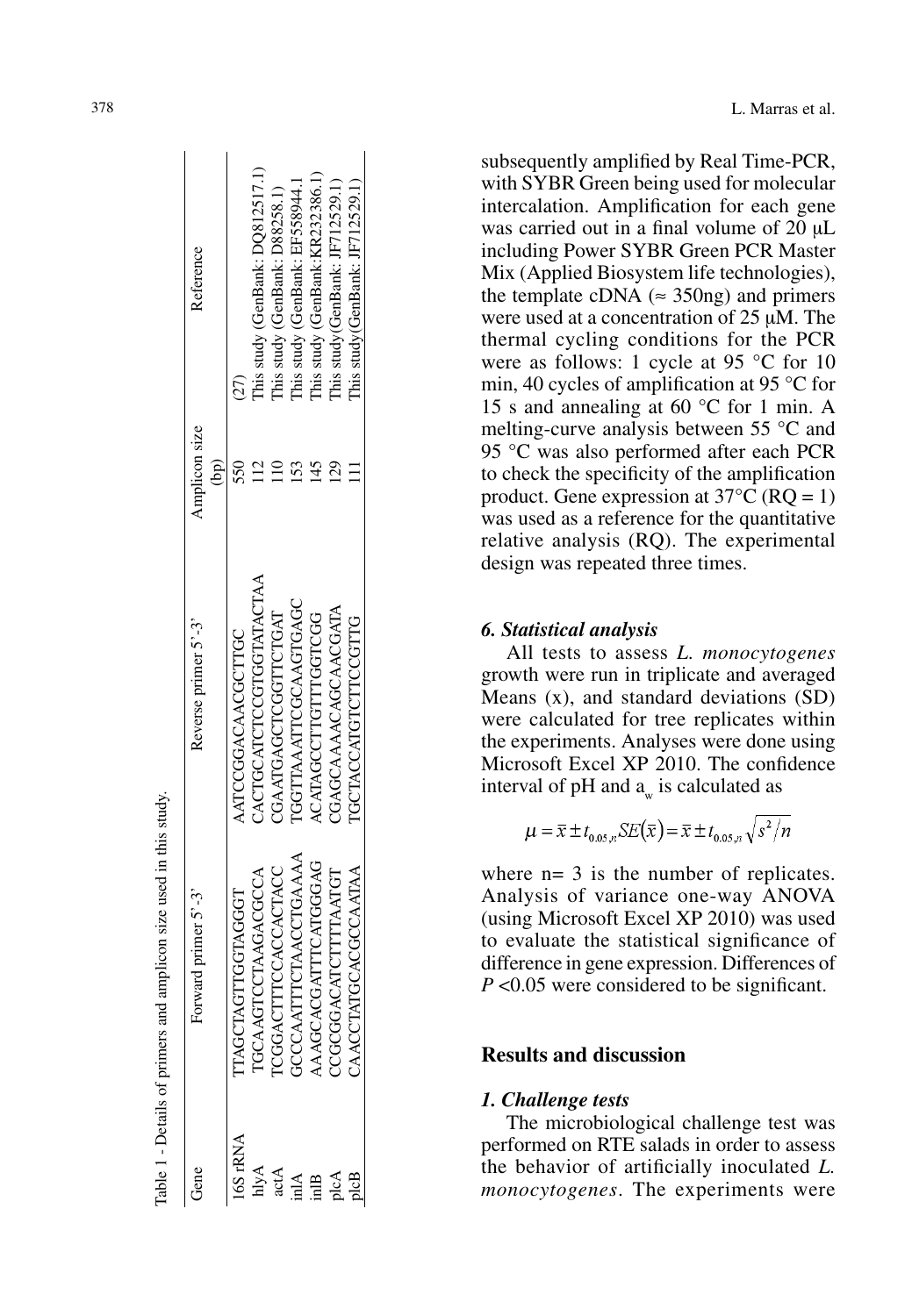| performed in such a way as to satisfy                                                                                  |
|------------------------------------------------------------------------------------------------------------------------|
| the ideal and extreme conditions that                                                                                  |
| could realistically occur throughout the                                                                               |
| cold chain, using four different storage                                                                               |
| temperatures ( $4^{\circ}$ C, $8^{\circ}$ C, $25^{\circ}$ C and $37^{\circ}$ C). Our                                   |
| study shows, as also demonstrated by other                                                                             |
| authors (5, 6, 13, 20) that L. monocytogenes                                                                           |
| is able to survive and grow in all situations                                                                          |
| at all the storage temperatures considered.                                                                            |
| L. <i>monocytogenes</i> was not detected in the                                                                        |
|                                                                                                                        |
| control samples (CS) during the challenge                                                                              |
| test. The L. monocytogenes concentration                                                                               |
| in Es samples stored at 4°C increased from                                                                             |
| 1.40 log10 CFU/g at $t_0$ to 2.04 log10 CFU/g                                                                          |
| at $t_4$ (2). On the 6th day, the product shows                                                                        |
| L. monocytogenes concentrations below 100                                                                              |
| CFU/g, not exceeding the legal limit (18). On                                                                          |
| the contrary in Es samples stored at $8^{\circ}$ C, the                                                                |
| L. monocytogenes concentration increased                                                                               |
| from 1.40 log10 CFU/g at $t_0$ to 2.85 log10                                                                           |
| CFU/g at $t_4$ , and the product reaches this                                                                          |
|                                                                                                                        |
| limit on the 2nd day of preservation. In Es<br>samples stored at $8^{\circ}C$ , $25^{\circ}C$ and at $37^{\circ}C$ the |
| preservation limit is already exceeded after                                                                           |
| 24 hours. These results show that bacterial                                                                            |
| development was greater, as evidenced                                                                                  |
| by $\delta$ = 5.94 log10 CFU/g at 25°C and $\delta$ =                                                                  |
| 6.32 log10 CFU/g at 37°C (Table 2). In all                                                                             |
| situations regardless the storage temperatures                                                                         |
| considered, the growth potential was always                                                                            |
| $\delta$ > 0.5 log 10 CFU/g. The microbiological                                                                       |
| challenge test allowed us to confirm, as                                                                               |
| also demonstrated by other authors (1), that                                                                           |
| RTE salads are able to support the growth                                                                              |
| of L. monocytogenes strains ( $\delta$ >0.5) stored                                                                    |
| under different temperatures (Figure 2). This                                                                          |
| is made possible by the pH and $a_w$ values                                                                            |
| measured in the food, which are favorable                                                                              |
| for growth (the pH was comprised within a                                                                              |
| range between 4.76 to 5.05, and the average                                                                            |
|                                                                                                                        |
| value of $a_w$ was 0.995, with the presence of<br>nutrients). In fact, apart from foods intended                       |
|                                                                                                                        |
| for infants and for special medical purposes,                                                                          |
| mixed salad is a food that is ready to                                                                                 |
| support the growth of L. monocytogenes and                                                                             |
| regulated by Reg. (EC) 2073/2005 amending                                                                              |
| Reg. (EC) 1441/2007 (17, 18).                                                                                          |

|                                 |      |                  | Table 2 - Results from the analyzed experimental samples (E <sub>s</sub> ): i) Evolution of the L monocytogenes (L.m) concentration ii) intrinsic factors (pH and a <sub>s</sub> ) during<br>storage and iii) growth potential ( $\delta$ ) of L. monocytogenes when stored at 4°C, 8°C and 25°C. All values are expressed as median log10 CFU/g. |      |                 |                                                     |       |                 |                   |      |                                    |                                  |
|---------------------------------|------|------------------|---------------------------------------------------------------------------------------------------------------------------------------------------------------------------------------------------------------------------------------------------------------------------------------------------------------------------------------------------|------|-----------------|-----------------------------------------------------|-------|-----------------|-------------------|------|------------------------------------|----------------------------------|
| lime                            |      | $\frac{1}{2}$    |                                                                                                                                                                                                                                                                                                                                                   |      | $\frac{8}{3}$   |                                                     |       | $25^{\circ}$    |                   |      | $37^{\circ}$ C                     |                                  |
|                                 | L.m  | pH               | $a^*$                                                                                                                                                                                                                                                                                                                                             |      | Lm              | $a_w$   Lm                                          |       |                 |                   | L.m  | E<br>E                             |                                  |
|                                 |      |                  | to 0.013495.6 0.2010 041 1 120004105.0 0.00094016 141 120004206.0 520094206.0 141 120004966.0 140004966.0 141 0                                                                                                                                                                                                                                   |      |                 |                                                     |       |                 |                   |      |                                    |                                  |
|                                 |      |                  | 17.5 11.0019-8660 0.52019-6459 682 1 20019-66610 tri0-FSE19 18:1   600010-FS6610 847010-F7475 0.1 101 17.4                                                                                                                                                                                                                                        |      |                 |                                                     |       |                 |                   |      | $6.25 \pm 0.211$ 0.998 $\pm 0.001$ |                                  |
|                                 |      |                  | $1.30$ $6.27 \pm 0.266$ $0.993 \pm 0.0005$ 2.36                                                                                                                                                                                                                                                                                                   |      | $6.35 \pm 0.14$ | $0.994 \pm 0.001$ 5.8                               |       | $6.23 \pm 0.01$ | $0.996 \pm 0.001$ | 5.85 | $5.07 \pm 0.328$                   | $0.996 \pm 0.001$                |
|                                 | 1.85 | $6.38 \pm 0.014$ | $0.996 \pm 0.002$   2.88                                                                                                                                                                                                                                                                                                                          |      |                 | $6.52\pm0.065$ $0.994\pm0.002$ $6.48$ $6.12\pm0.01$ |       |                 | $0.997 \pm 0.002$ | 6.6  | $5.40 \pm 0.103$                   | $0.992 \pm 0.002$                |
|                                 |      |                  | 0.04 0.47±0.014 0.03+0.03 0.85 0.95±0.00014 0.05+0.03 0.835 0.00000014 0.035 0.00014 0.035±0.03 4 0.03+0.03 1                                                                                                                                                                                                                                     |      |                 |                                                     |       |                 |                   |      |                                    | 5.44 $\pm$ 0.38 0.94 $\pm$ 0.002 |
| $\delta(t_{a} - t_{a})$   0.044 |      |                  |                                                                                                                                                                                                                                                                                                                                                   | 1.45 |                 |                                                     | 0.274 |                 |                   | 6.32 |                                    |                                  |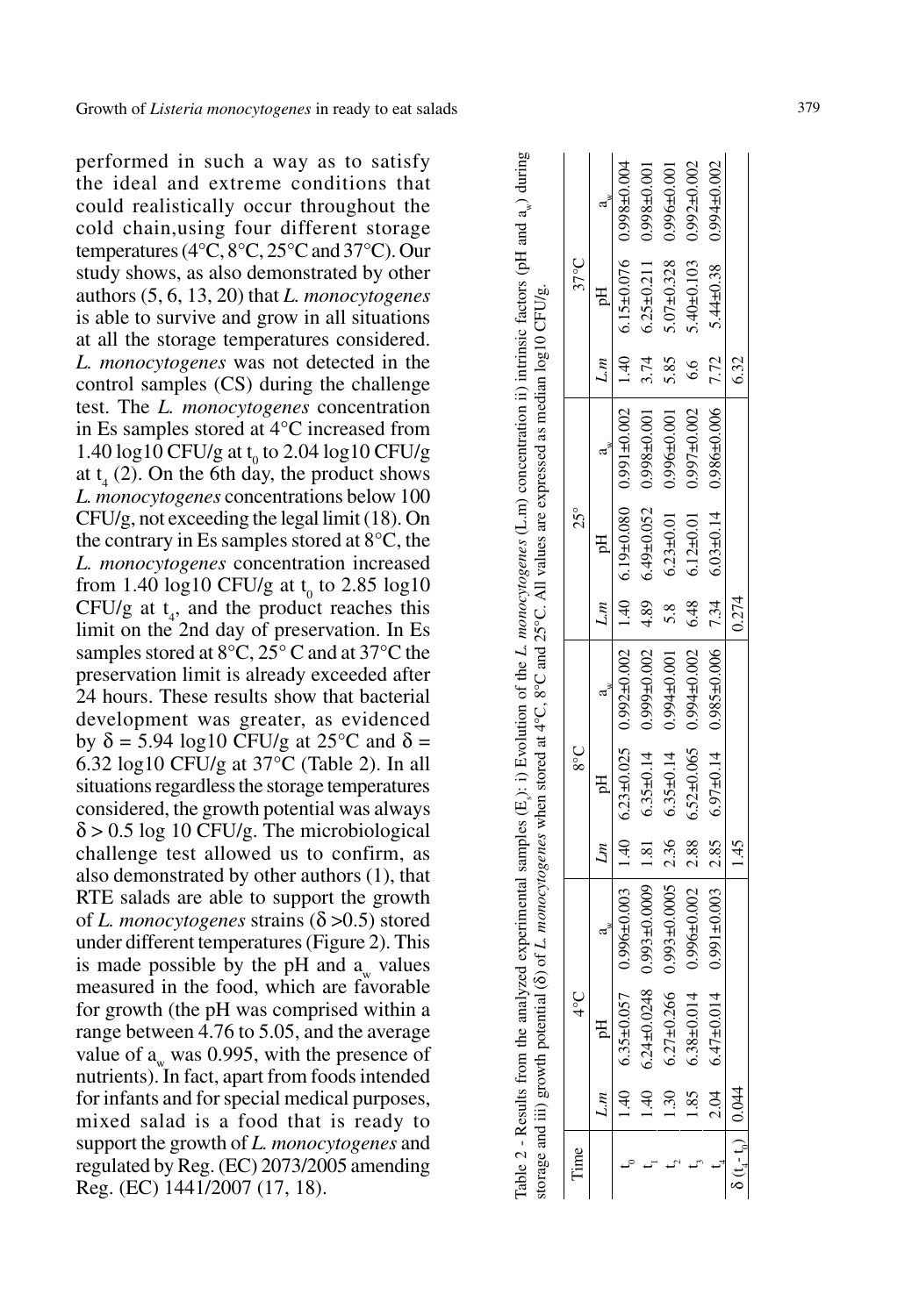

Figure 1 - Relative expression of the *L. monocytogenes* virulence genes hlyA, actA, inlA, inlB, plcA, plcB grown in RTE salads at different temperatures (4°C, 8°C, 25°C and 37°C) at the end of shelf life. The transcript levels were determined by RT-PCR and normalized to the housekeeping gene (16S rRNA). Values shown are the means from three independent RNA collections. Standard deviation is indicated as vertical bars. The experiment was repeated three times.



Figure 2 - *L. monocytogenes* (log10CFU/g) challenge test*.* Evolution of *L. monocytogenes (L.m)* in Es stored at 4°C, 8°C, 25°C and 37°C.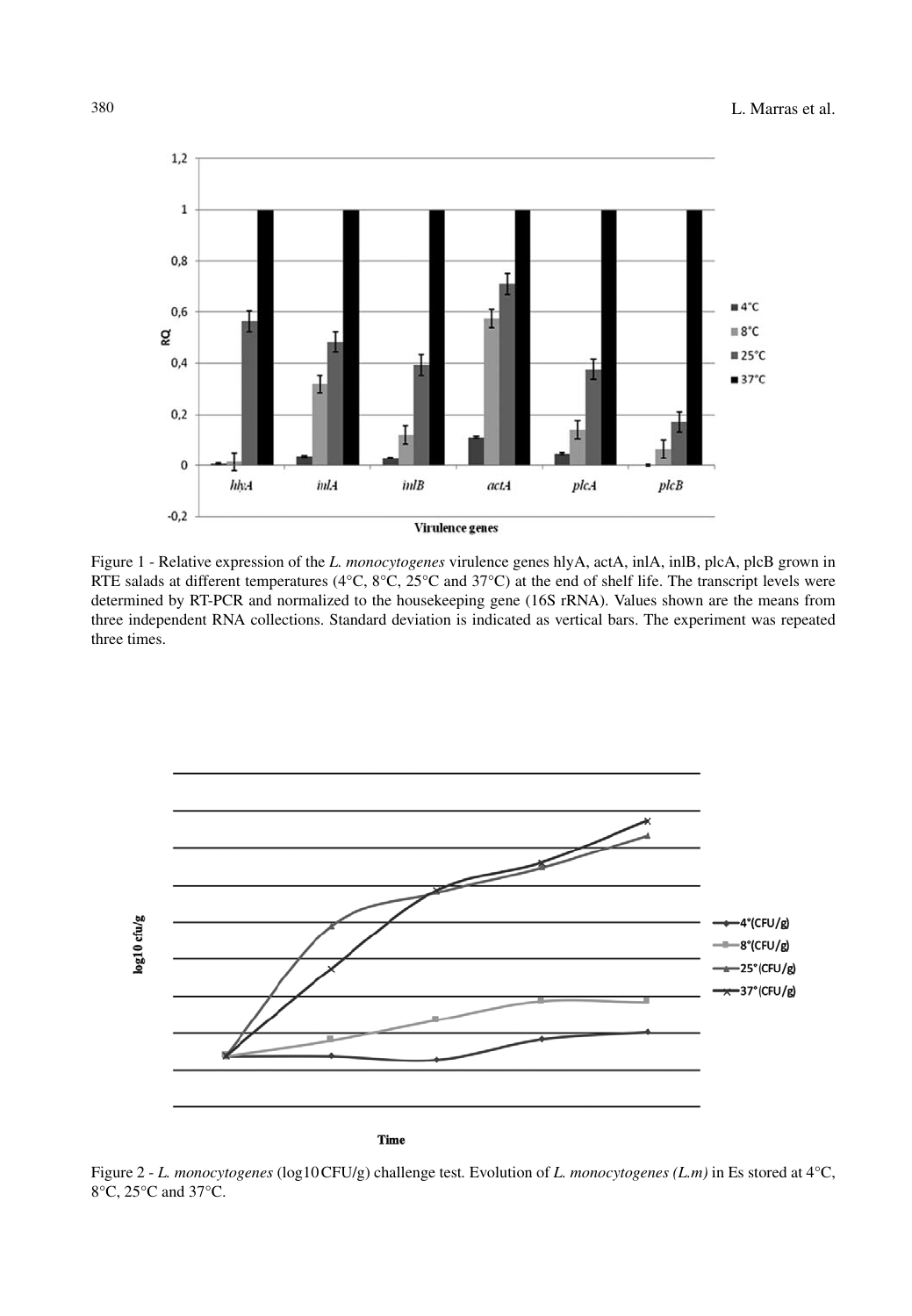As regards the risk of *L. monocytogenes* in these products during shelf life, with an artificial contamination level of 1.4 log10 CFU/g, their count did not exceed 2 log10 CFU/g at  $4^{\circ}$ C after 5 days, which confirms the importance of compliance with low temperatures for this type of food product. Instead, at 8°C, observations have shown that the limit is passed between day 2 and day 3 of conservation, while at 25° and 37°C this occurs after 24 hours (8).

#### *2. Intrinsic properties*

Among intrinsic properties our results showed that the initial  $a_w$  values were 0.996  $\pm$  0.003 for Es samples stored at 4 °C, 0.992  $\pm$  0.002 for Es samples stored at 8 °C, 0.991  $\pm$  0.002 for Es samples stored at 25 °C and  $0.998 \pm 0.004$  for Es at 37 °C. These values change, in different times considered, until the end of the study (Table 2). pH values were similar between Es samples stored at 4 °C and at 8 °C and between Es samples stored at 25°C and at 37°C. In general the averaged values of  $pH$  and  $a_{w}$  were typical of products able to support the growth for *L. monocytogenes*.

#### *3. Molecular analysis*

The relative quantification of transcript levels were determined by RT-PCR (35, 36) and normalised to the 16S rRNA housekeeping gene. Target gene transcript levels were quantified with StepOne v2.0 software using the maximum expression of the sample incubated at  $37 \degree$ C as a reference. Transcripts levels were determined in strains exposed to different (4 $\rm ^{o}C$ , 8 $\rm ^{o}C$ , 25 $\rm ^{o}C$ ) and

optimal (37 °C) temperature conditions. The RQ of transcripts was calculated in relation to transcript levels at 37 °C. The results for expression levels of the target genes of *L. monocytogenes* after exposure to different temperatures are shown in Figure 1. The analysis of the results suggests a progressive reduction in the expression of all the virulence genes considered in this study (Table 3), which is directly proportional to the decrease in the incubation temperature to which they were subjected. However, a total shutdown of the expression of virulence genes only occurred for *pclB,* where the gene expression in the sample incubated at 4 ° C was below the detection limits of the method. In particular these results show that the most expressed gene at low temperatures (8 °C) is *actA* with an average RQ equal to 0.57±0.035, followed by *inlA* whose average RQ is equal to 0.32±0.035. Finally, *hlyA, inlB, plcA* and *plcB* result as being feebly expressed with an average RQ equal to 0.015±0.035, 0.09±0.03, 0.13±0.036 and 0.05±0.015 respectively. Lower transcript levels were observed for samples stored at  $4^{\circ}$ C.

The afore-mentioned preventive measure is crucial in light of the results obtained from molecular studies on the expression of *L. monocytogenes* virulence genes. In fact in conditions of thermal abuse  $(8^{\circ}C,$ 25°C, 37°C), growth and also virulence gene expression increases, with a significant difference between storage temperatures  $(P<0.05)$ .

Indeed, the analysis of the results suggests a progressive reduction in the expression of

Table 3 - Relative quantitation of virulence genes. Mean values of three experiments.

| Virulence genes | hlvA   | inlA   | $in$ <sup>IB</sup> | actA  | plcA  | plcB  |
|-----------------|--------|--------|--------------------|-------|-------|-------|
| $4^{\circ}$ C   | 0.0063 | 0.0356 | 0.029              | 0.11  | 0.046 |       |
| $8^{\circ}$ C   | 0.015  | 0.3166 | 0.09               | 0.573 | 0.14  | 0.063 |
| $25^{\circ}$ C  | 0.5633 | 0.4833 | 0.393              | 0.71  | 0.376 | 0.17  |
| $37^{\circ}$ C  |        |        |                    |       |       |       |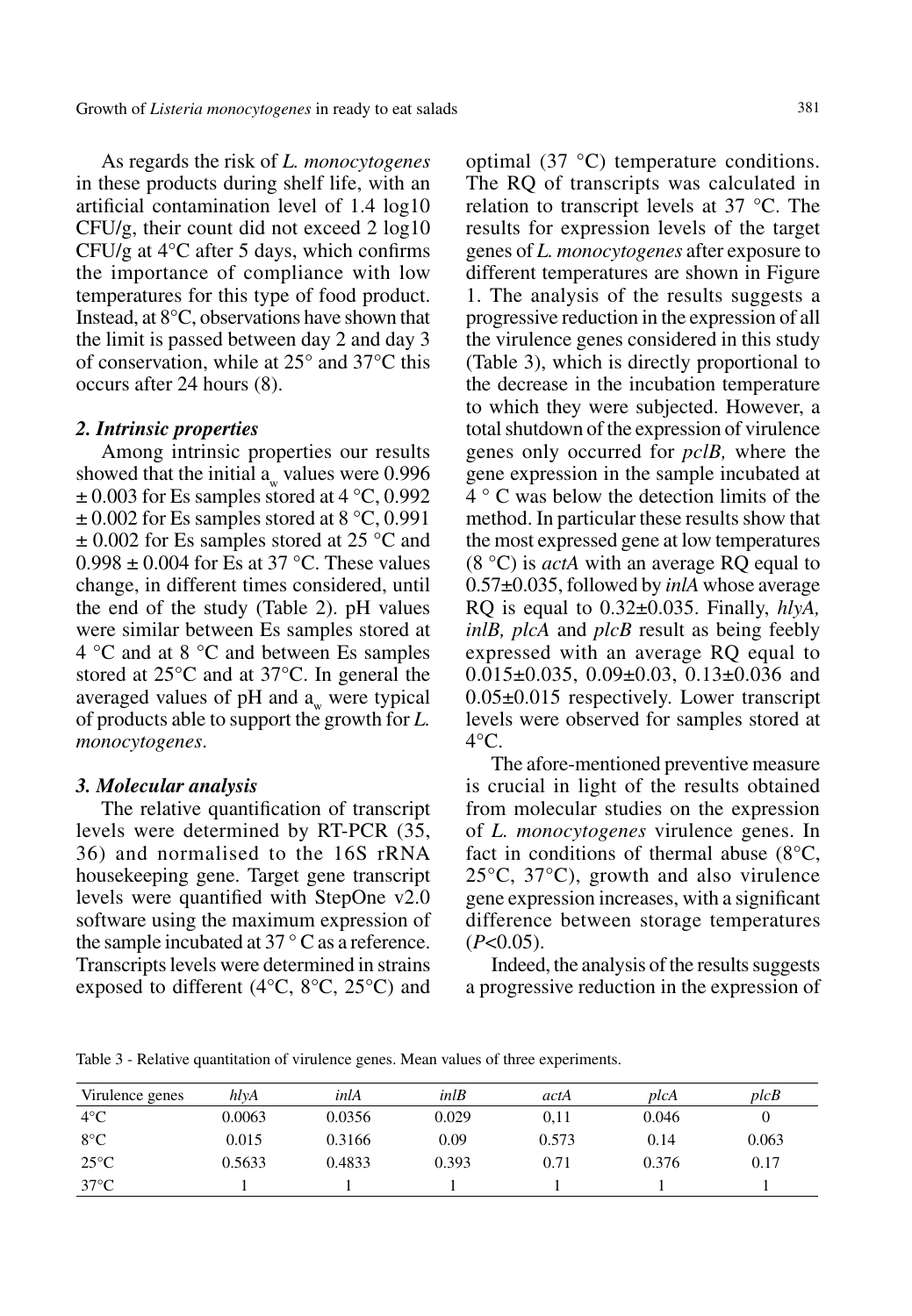all the virulence genes considered in this study, which is directly proportional to the decrease in the incubation temperature to which the samples are subjected. This finding is in keeping with the results that other authors have evidenced for other kinds of stress adaptation (27, 37, 38). However, a total shutdown of virulence genes expression did not occur, except for *pclB,* where the gene expression in the sample incubated at 4 ° C was below the detection limits of the method. In fact, virulence is not stably associated with the strain, and as shown by other authors, is temperature dependent.

## **Conclusion**

The study of virulence genes expression conducted through a quantitative assessment associated with the maintenance of storage conditions at different temperatures could contribute to the advancement of knowledge of the mechanisms that lead from the state of infection to disease. While it is conceivable that for foodborne diseases, such as those caused by the intake of preformed toxin in the food (intoxication by *S. aureus* coagulase positive, *Cl. botulinum*), the possible applications of this methodology support the study of the factors that may inhibit the formation of toxins, for infections such as listeriosis, it may instead represent an approach to the study of the mechanisms underlying the attenuation of virulence. As well as the transition from the state of infection to disease, the virulence is certainly influenced by the concentration of the microorganism present in the food, and the total shutdown of the virulence gene expression of the microorganism may also underlie the pathogenesis or even be associated with incubation times shorter than the dilated time for listeriosis reported by previous studies in the scientific literature (39). The safety of food by the experimental inoculation of pathogenic micro-organisms

in order to assess the risk of toxinfections could direct research on methods of decontamination or on the use of substances that may exert an inhibitory activity or compete for control of the pathogens in the salad (extracts, bacteriophages, bacteriocins) to allow action in view of prevention and health promotion.

#### **Riassunto**

#### *Crescita di Listeria monocytogenes in insalate pronte al consumo a diverse temperature di conservazione e valutazione dell'espressione dei geni di virulenza*

**Introduzione.** Le verdure sono i componenti principali di una dieta sana ed equilibrata. Tuttavia, il 25% delle malattie di origine alimentare sono legate al consumo di verdure.

**Disegno.** Lo scopo di questo lavoro è stato quello di valutare i rischi microbiologici associati al consumo di insalate pronte al consumo (RTE).

**Metodi.** Sono stati effettuati challenge test microbiologici per la valutazione del potenziale di crescita di *L. monocytogenes* in insalate RTE conservate a temperature diverse.

**Risultati.** I risultati indicano che *L. monocytogenes* è stato in grado di crescere ( $\delta \ge 0.5$ ) in tutte le condizioni di conservazione considerate alla fine della shelf life. Al fine di valutare il ruolo di virulenza di *L. monocytogenes*, è stata anche studiata la trascrizione dipendente dalla temperatura dei principali geni di virulenza mediante RT-PCR.

**Conclusioni.** Il challenge test microbiologico ci ha permesso di confermare, come dimostrato anche da altri autori, che le insalate RTE, conservate a temperature diverse, sono in grado di supportare la crescita di ceppi di *L. monocytogenes* ( $\delta \ge 0.5$ ).

#### **References**

- 1. Skalina L, Nikolajeva V. Growth potential of *Listeria monocytogenes* strains in mixed readyto-eat salads. Int J Food Microbiol 2010; **144**(2): 317-21.
- 2. Dewey-Mattia D, Manikonda K, Hall AJ, Wise ME, Crowe SJ. Centers for Disease Control and Prevention (CDC). Surveillance for foodborne disease outbreaks—United States, 2009–2015. MMWR Surveill Summ 2018; **67**(10): 1-11.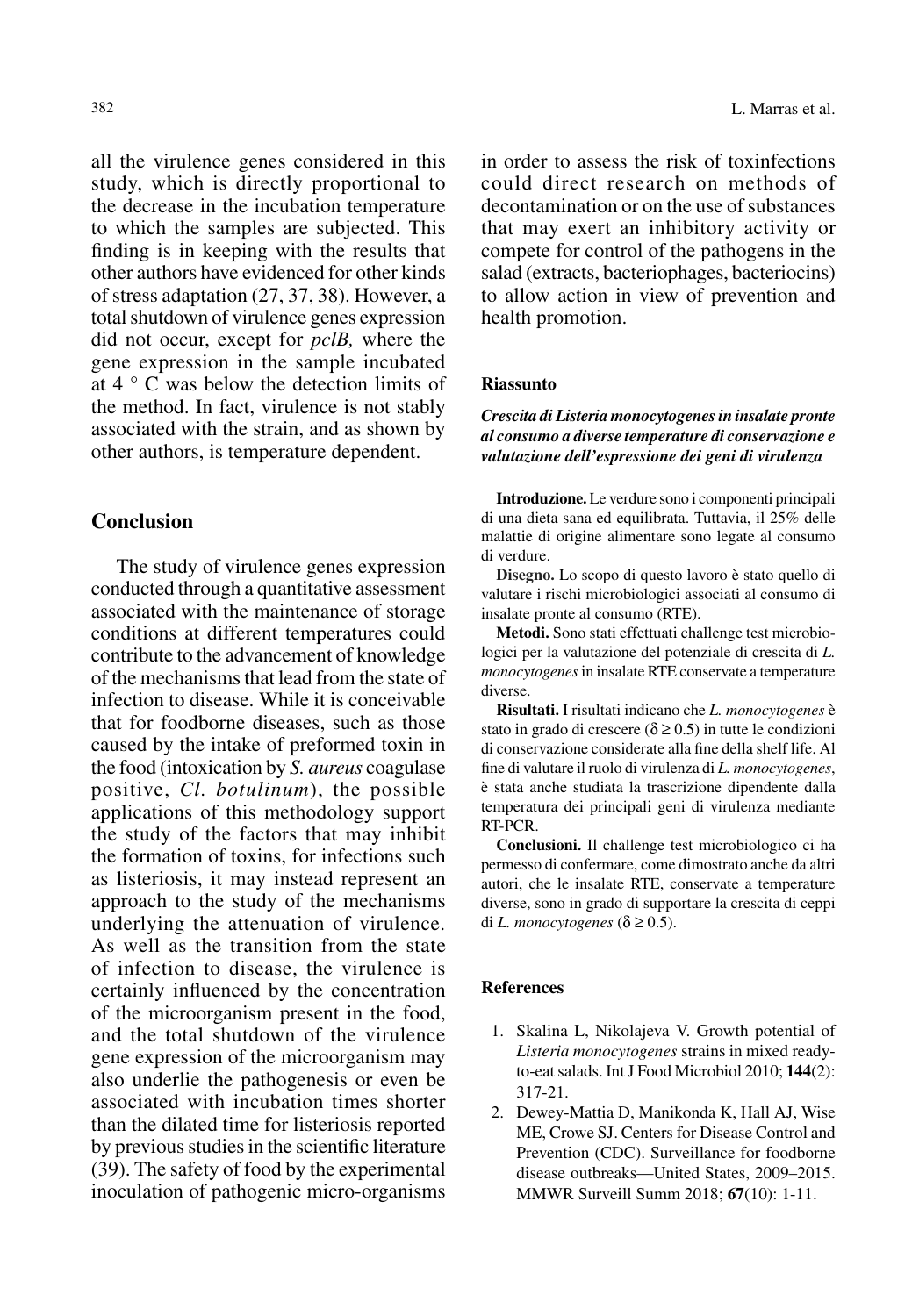Growth of *Listeria monocytogenes* in ready to eat salads 383

- 3. Jungk J, Baumbach J, Landen M, et al. Outbreak of *Salmonella* serotype Saintpaul infections associated with multiple raw produce items - United States, 2008. Morb Mortal Wkly Rep 2008; **57**: 929-34. doi: mm5734a1 [pii]
- 4. Sivapalasingam S, Friedman CR, Cohen L, Tauxe RV. Fresh produce: a growing cause of outbreaks of foodborne illness in the United States, 1973 through 1997. J Food Prot 2004; **67**: 2342-53.
- 5. Aparecida de Oliveira M, Abeid Ribeiro EG, Morato Bergamini AM, Pereira De Martinis EC. Quantification of *Listeria monocytogenes* in minimally processed leafy vegetables using a combined method based on enrichment and 16S rRNA real-time PCR. Food Microbiol 2010; **27**: 19-23. doi: 10.1016/j.fm.2009.07.003
- 6. Little CL, Taylor FC, Sagoo SK, et al. Prevalence and level of Listeria monocytogenesand other Listeria species in retail pre-packaged mixed vegetable salads in the UK. Food Microbiol 2007; **24**: 711-7. doi: 10.1016/j.fm.2007.03.009
- 7. Russo P, Botticella G, Capozzi V, et al. A fast, reliable, and sensitive method for detection and quantification of *Listeria monocytogenes* and *Escherichia coli* O157:H7 in ready-to-eat fresh-cut products by MPN-qPCR. Biomed Res Int 2014; **2014**: 608296. doi: 10.1155/2014/608296
- 8. Sant'Ana AS, Barbosa MS, Destro MT, et al. Growth potential of Salmonella spp. and *Listeria monocytogenes* in nine types of readyto-eat vegetables stored at variable temperature conditions during shelf-life. Int J Food Microbiol 2012; **157**: 52-8. doi: 10.1016/j. ijfoodmicro.2012.04.011
- 9. Gandhi M, Chikindas ML. *Listeria*: A foodborne pathogen that knows how to survive. Int J Food Microbiol 2007; **113**: 1-15.
- 10. Swaminathan B, Gerner-Smidt P. The epidemiology of human listeriosis. Microbes Infect 2007; **9**: 1236-43.
- 11. Aissani N, Coroneo V, Fattouch S, Caboni P. Inhibitory effect of carob (Ceratonia siliqua) leaves methanolic extract on *Listeria monocytogenes*. J Agric Food Chem 2012; **60**: 9954-8. doi: 10.1021/jf3029623
- 12. Eurosurveillance editorial team. The European Union summary report on trends and sources of zoonoses, zoonotic agents and food-borne outbreaks in 2011 has been published. Euro Surveill 2013; **18**: 20449.
- 13. Chan YC, Wiedmann M. Physiology and genetics of *Listeria monocytogenes* survival and growth at cold temperatures. Crit Rev Food Sci Nutr 2009; **49**: 237-53. doi: 10.1080/10408390701856272
- 14. Coroneo V, Carraro V, Aissani N, et al. Detection of Virulence Genes and Growth Potential in *Listeria monocytogenes* Strains Isolated from Ricotta Salata Cheese. J Food Sci 2016; **81**(1): M114-20. doi: 10.1111/1750-3841.13173
- 15. Lianou A, Sofos JN. A review of the incidence and transmission of *Listeria monocytogenes* in ready-to-eat products in retail and food service environments. J Food Prot 2007; **70**: 2172-98.
- 16. Liu D. Identification, subtyping and virulence determination of *Listeria monocytogenes*, an important foodborne pathogen. J Med Microbiol 2006; **55**: 645-59.
- 17. European Commission (EC). Regulation (EC) No 2073/2005 of 15 November 2005 on microbiological criteria for foodstuffs. Off J Eur Union 2005, L 338, 1.
- 18. European Commission (EC). Regulation (EC) No 1441/2007 of 5 December 2007 amending Regulation (EC) No 2073/2005 on microbiological criteria for foodstuffs. Off J Eur Union 2007, L 322, 12.
- 19. Koseki S, Isobe S. Prediction of pathogen growth on iceberg lettuce under real temperature history during distribution from farm to table. Int J Food Microbiol 2005; **104**: 239-48. doi: 10.1016/j. ijfoodmicro.2005.02.012
- 20. Zeng W, Vorst K, Brown W, et al. Growth of *Escherichia coli* O157:H7 and *Listeria monocytogenes* in packaged fresh-cut romaine mix at fluctuating temperatures during commercial transport, retail storage, and display. J Food Prot 2014; **77**: 197-206. doi: 10.4315/0362-028X. JFP-13-117.
- 21. Takeuchi K, Mytle N, Lambert S, et al. Comparison of *Listeria monocytogenes* virulence in a mouse model. J Food Prot 2006; 69: 842-6.
- 22. Warriner K, Namvar A. What is the hysteria with *Listeria*? Trends Food Sci Technol 2009; **20**: 245-54.
- 23. Williams D, Irvin EA, Chmielewski RA, et al. Dose-response of *Listeria monocytogenes* after oral exposure in pregnant guinea pigs. J Food Prot 2007; **70**: 1122-28.
- 24. Severino P, Dussurget O, Vêncio RZN, et al. Comparative transcriptome analysis of *Listeria monocytogenes* strains of the two major lineages reveals differences in virulence, cell wall, and